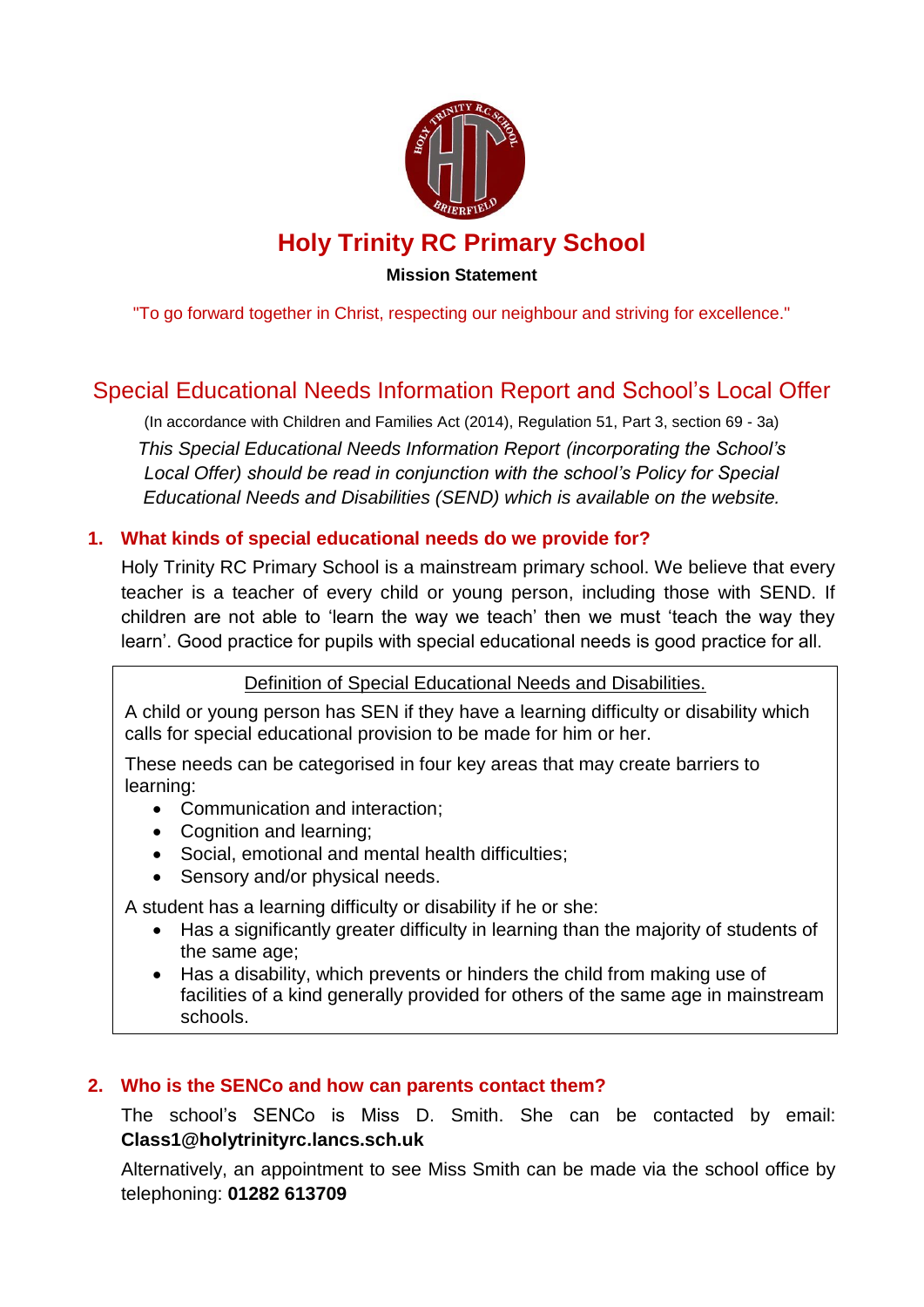Miss Smith has been a SENCo since June 2018 and has completed the National Award for SENCo.

### **3. How do we identify a child with Special Educational Needs or Disabilities (SEND) and how do we assess their needs?**

The identification of SEN is built into the overall approach to monitoring the progress and development of all pupils through the school's Policy on Teaching and Learning.

It is really important that the school identifies pupils who experience difficulties accessing learning and general school life opportunities early. This is achieved through continual use of classroom observations and assessments of all pupils. Progress is tracked on a termly basis and where appropriate, more frequently than this. The SENCo liaises closely with the Head Teacher who is the Assessment Coordinator to analyse data and individually track pupils who are experiencing difficulties.

Class teachers discuss any concerns with the SENCo and Assessment Coordinator. If further action is deemed necessary, the parents are informed immediately.

In most cases, pupils are only identified as having a SEN *if they do not make adequate progress* once they have been given good quality personalised teaching, access to adaptations and intervention. Triggers for identification of a Special Educational Need could be:

- Little or no progress made when teaching approaches/learning styles are particularly targeted to improve the child's identified area of need;
- Working continues at levels significantly below those expected for a child of a similar age in certain areas of the Early Years Foundation Stage or in English and mathematics skills resulting in poor attainment in some curriculum areas;
- Communication or interaction difficulties which create barriers to learning and specific interventions are needed;
- Social, emotional or mental health problems which are not improved by the techniques normally employed in the nurturing environment of the school;
- Sensory or physical problems which create barriers to progress despite the provision of personal aids or specialist equipment.

Once identified, as having a special educational need or disability, a child will be added to the SEN register by the SENCo so that 'additional and different' provision can be made for them. Their strengths, needs, aspirations, provision, chronology, targets and outcomes will be recorded on our online SEN tool (SENDiT).

Factors which are NOT SEN but may affect a child's progress and attainment are taken into consideration and adaptations are made accordingly. These children may be on our additional needs register and will receive some extra support in class. These may include:

- A disability under the Equality Act 2010 all reasonable adjustments will be made in order that they can access the full curriculum.
- Attendance and Punctuality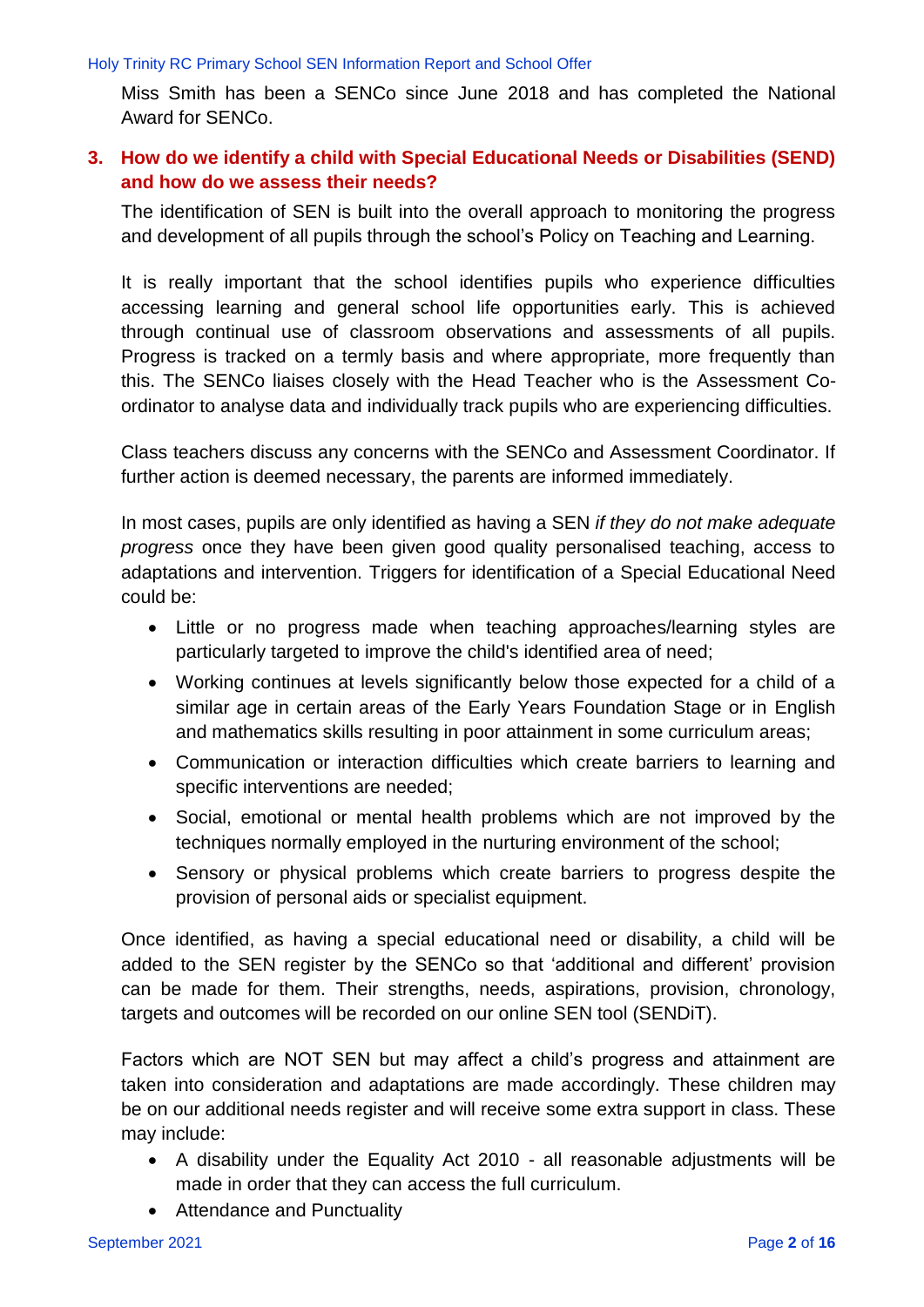- Health and Welfare
- English as an Additional Language (EAL)
- Being in receipt of Pupil Premium Grant
- Being a Looked After Child
- Being a child of Serviceman/woman

Persistent disruptive or withdrawn behaviour does not necessarily mean that a young person has SEN. Any concerns over a pupil's behaviour will be investigated on the premise that the behaviour is an underlying response to a need. This may be a learning difficulty or another factor, as noted above. School staff will endeavour to recognise and quickly identify the reasons for the behaviour and take all reasonable steps to address the root cause.

The schools Special Educational Needs Coordinator (SENCo) may, with parental permission, seek the advice of external agencies such as the Educational Psychologist and Support Services or the Inclusion Service. Additionally, some children may receive support from our National Health Service colleagues e.g. Speech Therapy, Occupational Therapy, Child & Adolescent Mental Health Services etc.

### **4. How do we involve parents and consult with them about their child's education? How do we help parents of children with Special Educational Needs or Disabilities?**

The school's Policy for Special Educational Needs and Disability aims to develop partnerships with every parent and carer in the education of their child and to involve parents and pupils in the review process.

Parents and carers are valued and their contribution in terms of identification and support for pupils with SEN is fully recognised. Parents/carers with concerns about their child's learning should, in the first instance contact the class teacher. School operates an 'open door policy' so parents can contact school at any time and we will do our best to meet with you straight away, although sometimes some members of staff are out of school (on courses or at meetings etc). An appointment to speak with the Special Educational Needs Coordinator can also be made via the school office, as above.

To keep parents informed we have a comprehensive website with a SEND section.

Parents are invited to come into school at any time to discuss their child's progress and keep up to date with their child's personal targets.

There are annual induction days for prospective and current parents. Parents are also invited to our celebration assemblies. Each year we ask parents to complete a questionnaire; the theme of the questionnaire changes each year. Feedback is analysed and acted upon where appropriate.

In addition, for children who are on the Special Educational Needs register and have a Support plan, the support plans are sent home when they are written (at least three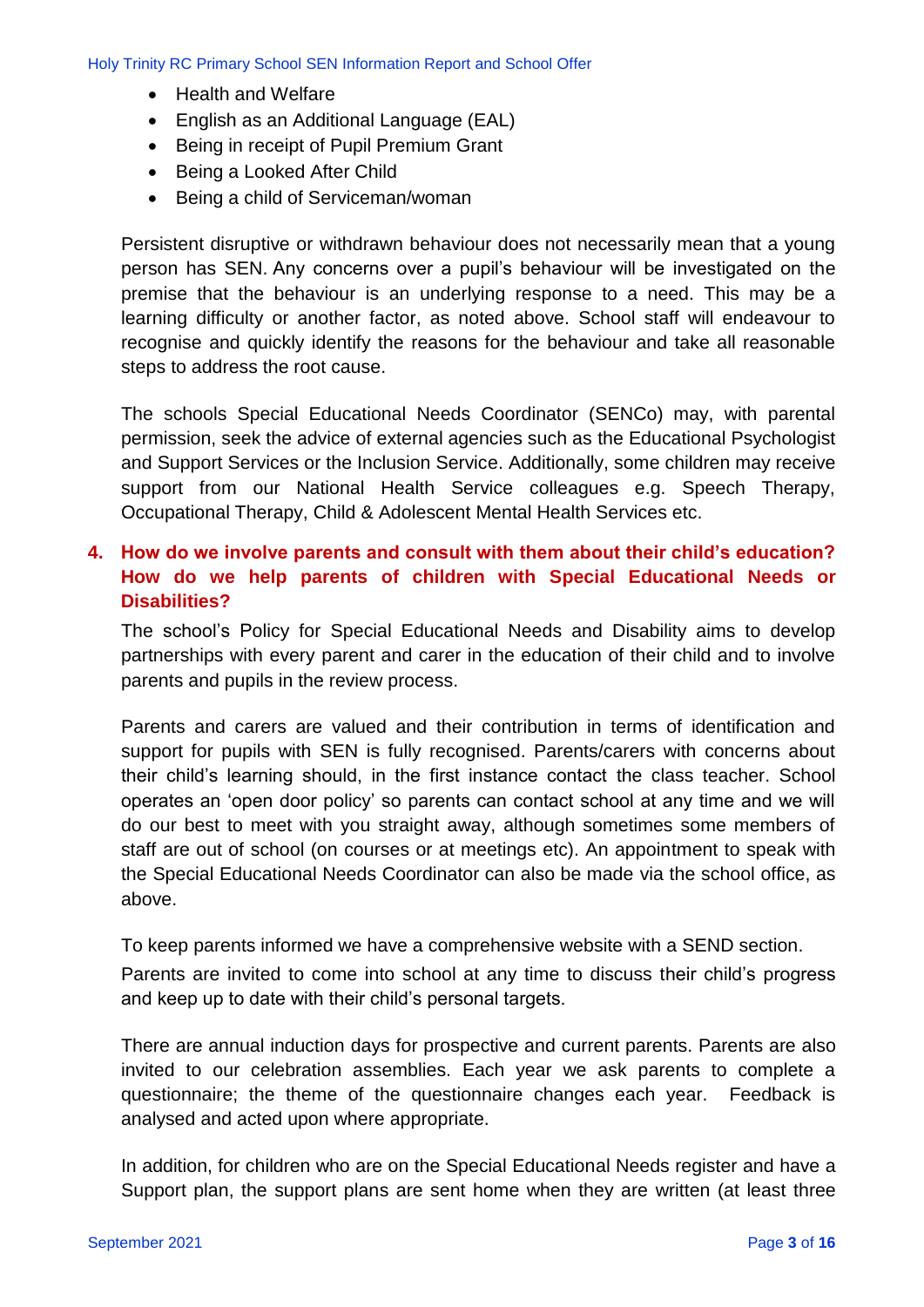times a year). Parents are invited to discuss the Support Plans with the class teacher. We also discuss the previous Support Plan with an evaluation on to show the progress the child has made against their targets.

For children with long-term, complex needs; it may be appropriate to request a statutory assessment of their needs. This is a long and complex process, but school will guide parents through each step. We would also encourage parents to contact the Information, Advice and Support (IAS) Team in Lancashire. They provide information and support for families with children with SEND. More information is available by looking on the Lancashire County Council website under 'Children Education Families' and then 'Special Educational Needs and Disabilities' and finally 'Help for Parents and Carers. This is the link: [https://www.lancashire.gov.uk/children-education](https://www.lancashire.gov.uk/children-education-families/special-educational-needs-and-disabilities/help-for-parents-and-carers/information-advice-and-support)[families/special-educational-needs-and-disabilities/help-for-parents-and](https://www.lancashire.gov.uk/children-education-families/special-educational-needs-and-disabilities/help-for-parents-and-carers/information-advice-and-support)[carers/information-advice-and-support](https://www.lancashire.gov.uk/children-education-families/special-educational-needs-and-disabilities/help-for-parents-and-carers/information-advice-and-support)

Key school policies and other documents are available for all via the school's website and free copies of any policies are available at the school office upon request. These can be adapted e.g. enlarged print.

We do not currently have any multi-lingual staff in school but we do have several bilingual parents who may be able to assist other non-English speaking parents. The School Secretary, Headteacher and/or SENCo will help parents/carers to complete forms and paperwork when necessary and by signposting to agencies such as the school nurse. Information, advice and guidance for families of children with SEND is available via the SENCo and/or links on our website and parents/families who have additional needs are supported by members of the school staff. This may include reading documents, supporting with understanding of official paperwork (whether from within school or from other agencies) and possibly, in more complex cases, a referral to other outside agencies, e.g. Educational Psychologist. The school secretary will also support parents with online school applications if they do not have access to computer or Internet at home.

When children join the school, we make a Home – School Agreement to help parents to understand the parameters and expectations in school. If parents wish to become even more closely involved with school life, we have two places for parents to sit on our governing body and elections for these positions take place on a 4-yearly cycle. We also have a PTFA group and we always welcome new members! Parental surveys are also completed and actions taken in response to this.

#### **5. How do we involve and consult with the children about their education?**

We have a School Council which is made up of representatives from each class, voted for by their classmates. ALL children are eligible to serve on the School Council, regardless of special educational needs or disabilities and in recent years several such children have served the Council very well. We also have Eco Warriors, a Fairtrade Committee and a Sports Council.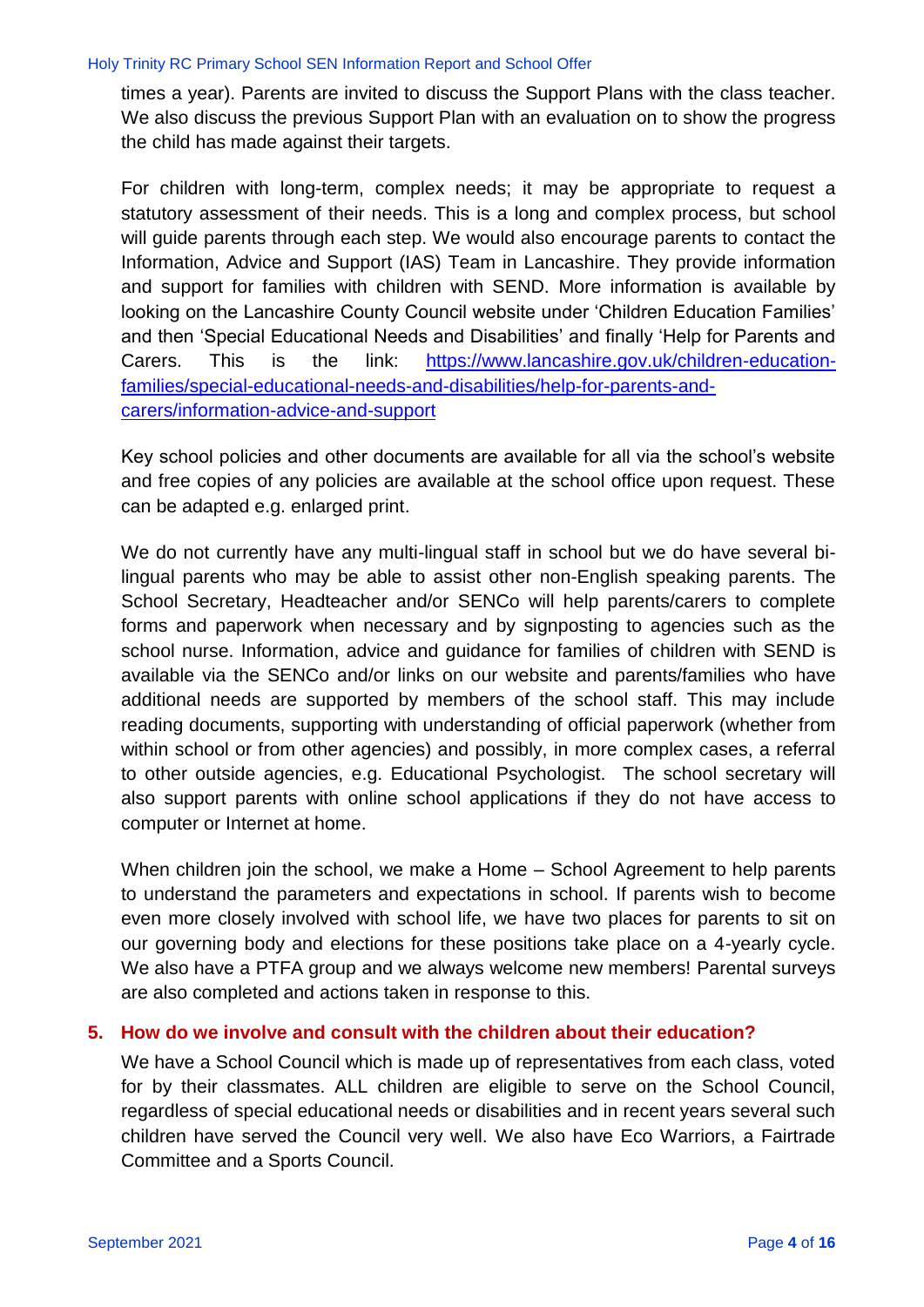All children take part in Pupil Questionnaires, which produces a summary of views of their own school lives as well as opinions of various school-related topics, such as behaviour. The data shows that the vast majority of children have a positive view of school. Areas for further development can also be identified and improvements planned to ensure all children enjoy their school life.

Additionally, we carry out Pupil Interviews, which take two forms: The first is a general survey based on learning skills and how they access the learning environment; the second is subject-specific. These are to be carried out annually. Children with SEN also take part in the SEN provision pupil interviews.

Children with SEND who have a Support Plan are involved in discussions about their targets including how well they are progressing and what they need to do or need help with next. They do this whilst working 1:1 with a teacher or teaching assistant. If the targets/strategies are not working, then they are not relevant for the child. It is not the child's fault. The targets and/or the strategies will be adjusted accordingly in these cases. They are also fully involved in completing their 'One Page Profile'.

### **6. How do we assess and review the progress that children make and how do we involve them and their parents?**

Assessment for all children is a continual process and takes many forms, as laid out in the school's Policy on Teaching and Learning. For many children with SEND, the teacher's assessment of need is sufficient to decide what is needed on a 1:1 basis through a Support Plan.

It is the responsibility of the SENCo, through the class teachers, to monitor the support and provision for pupils with SEN in their care. Throughout the school, children's progress in Maths and English is formally assessed by teachers every term. All of this information is monitored and evaluated to ensure that provision for all children is matched to their needs.

We also use an English tool called IDL. This is a dyslexia intervention tool that helps with reading and spelling (a child does not need to have dyslexia to use it). Children have mini lessons on a laptop/IPAD that is tailored to them (through having a spelling and reading test beforehand). These tests are repeated every term and progress can then be measured. Specific additional assessments for children with potential or identified SEND can be carried out by outside agencies such as The Inclusion Service (as mentioned before).

All Support Plans have SMART (Specific, Measurable, Achievable, Realistic, Timed) targets which are monitored by the teaching assistant and backed up by the class teacher. The child is involved in creating their support plans. New targets are set as soon as each target is met. Support Plans are formally reviewed and evaluated at least 3 times per year by the class teacher and/or SENCo, informed by the weekly monitoring; this may involve analysing progress on IDL (dyslexia tool). A copy of a child's Support Plan is sent home, along with a copy of the previous, evaluated Support Plan and parents are invited to discuss these with the class teacher,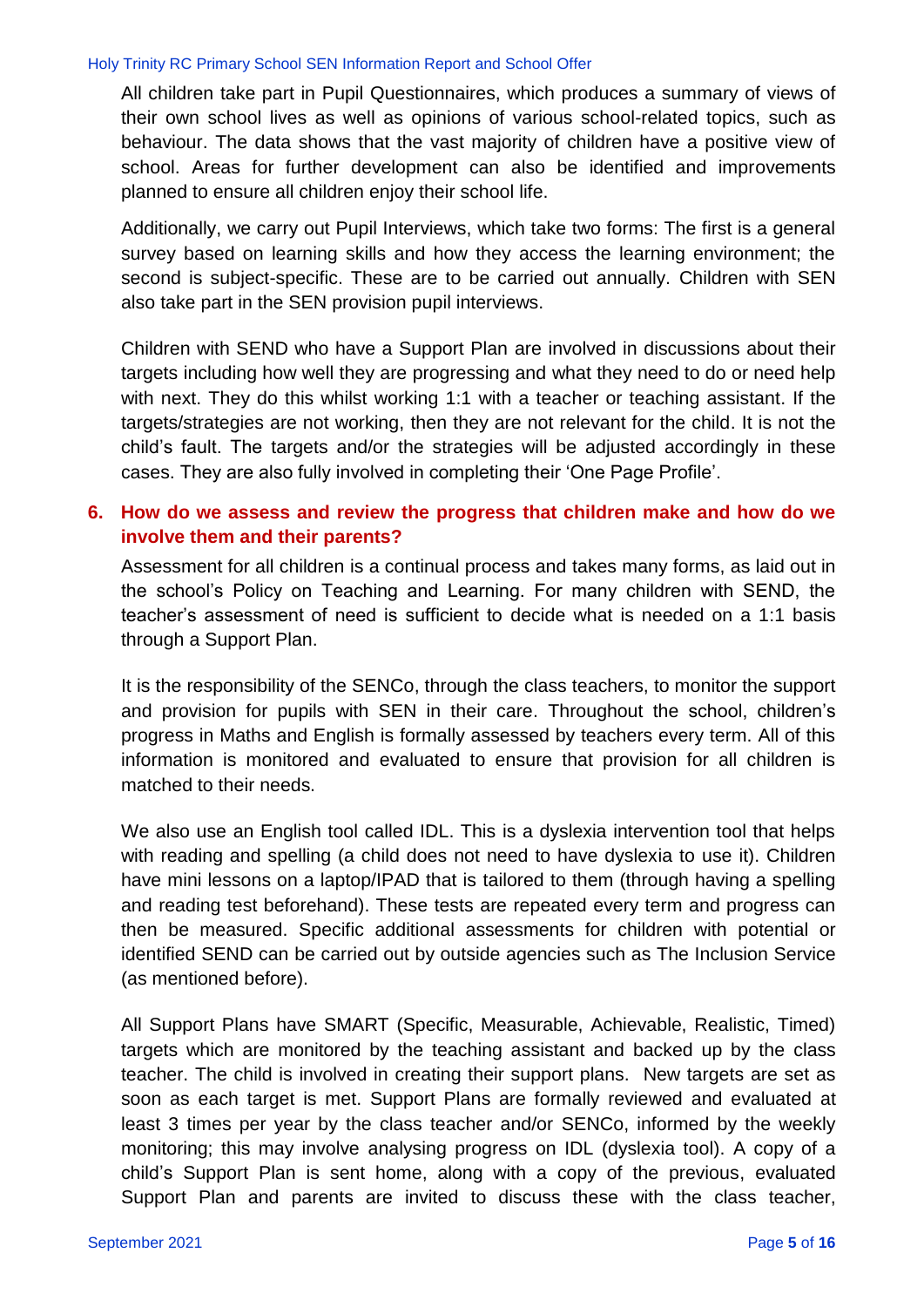contributing to the evaluation / target setting if they wish. This is so that they can support their child in achieving their targets through activities in the home. Children with Support Plan targets are rewarded for their achievements (certificates, prizes, stickers, praise). All support plans are also on SENDiT.

For children with an Education, Health and Care Plan; an annual review (6 monthly for under 5s) will be carried out by the school in conjunction with the LEA. Parents and external agencies are strongly encouraged to attend. Reviews in year 5 are used to begin to establish the parent's choice of high school in order to assess the arrangements prior to the transfer. Depending on when the annual cycle of reviews falls, an additional review may be necessary in late summer term of year 5 or early autumn term of year 6 will confirm parents' choice of high school and a further transition review, when a high school place has been allocated, will be convened and the high school SENCo invited.

### **7. How do we support our pupils with SEND as they move on to high school or move to another school?**

To support all the year 6 children with their transition to high school, a member of staff from each of the receiving secondary schools visits them and meets with their class teacher. All children are invited to attend open days at their new school in the summer term.

Additional visits to their new school will be arranged for pupils with SEND, supported by school staff if necessary. These usually take place in the summer term; the number of additional visits will depend on the needs of the child. The SENCOs of the two schools will make sure all relevant inclusion information is transferred to ensure a smooth transition. This may be at a meeting and parents may be invited if requested. For children with an EHCP, a more formal Transition Meeting involving all parties may be arranged to plan the transition process.

Where children with SEND move to another primary school, the SENCo will contact the SENCo of the receiving school to ensure all relevant information is shared. Parents planning such a move of their child, especially if their needs are more complex, are encouraged to give as much notice as possible to school so that all necessary arrangements can be put in place prior to the move.

### **8. What is our approach to teaching pupils with SEND?**

In accordance with the SEND Code of Practice 2015, school does everything it can to meet children and young people's SEN. Pupils have access to additional provision on an evidenced-needs basis and we will endeavour to ensure all pupils' needs are fully met. This is embedded within the Graduated Approach section of the school's Policy for SEND which aims to provide full access to the National Curriculum and to encourage success and participation for all pupils, whatever their level of ability.

The key principles of this approach are:

 All class teachers are responsible and accountable for the progress and development of the pupils in their class, including where pupils access support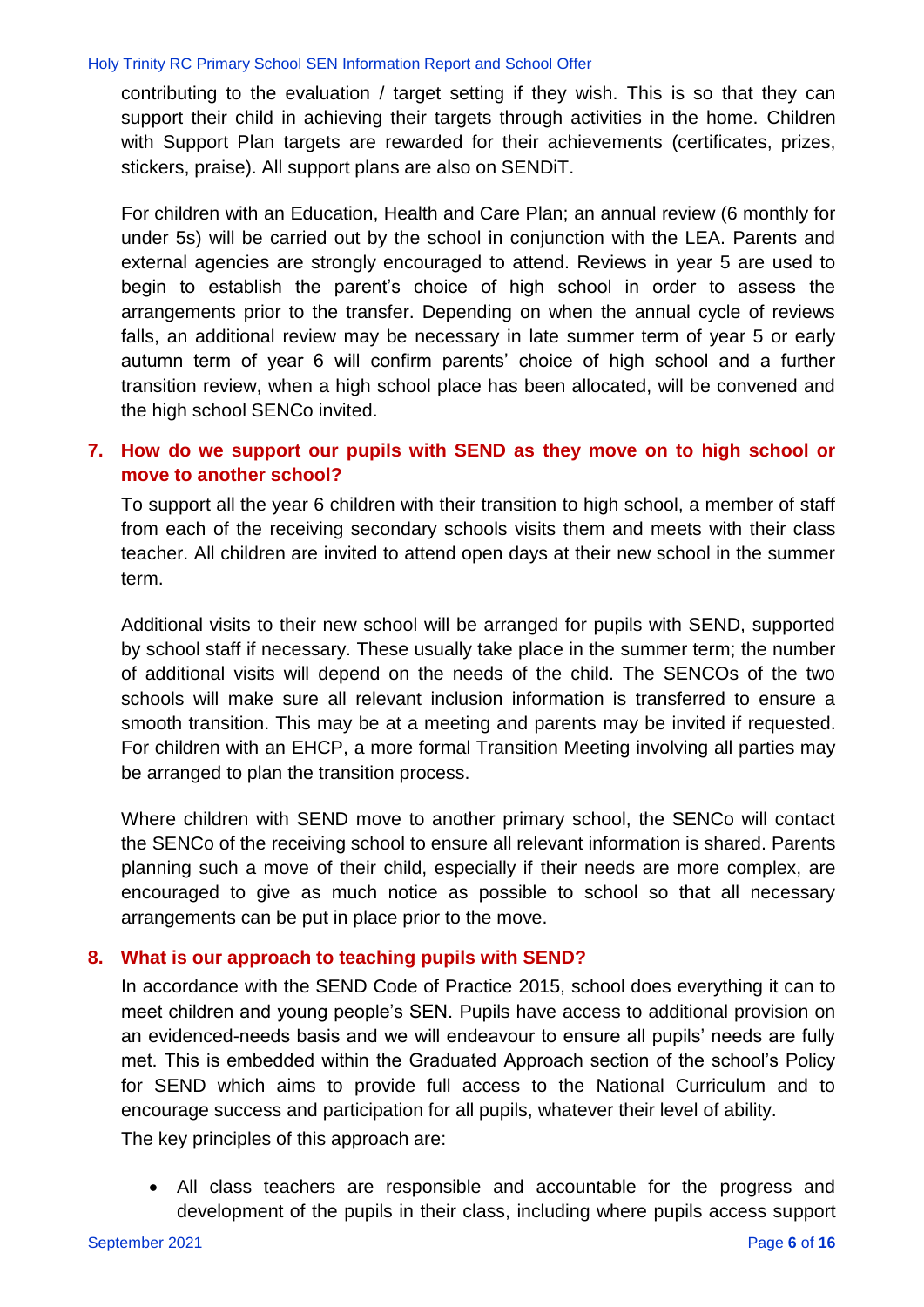from teaching assistants or specialist staff. All children are included in all lessons through an ethos of Quality First Teaching which is adapted to respond to their strengths and needs, as set out in the Teachers' Standards (2012);

- High quality teaching, differentiated for individual pupils, is the first step in responding to pupils who have or may have SEN. However, despite this, some children need additional help to make progress in their learning;
- Additional intervention and support cannot compensate for a lack of good quality teaching;
- Pupils are only identified with a SEN if they do not make adequate progress once they have been given good quality personalised teaching, access to adaptations and intervention;
- Pupils who join school (either from an Early Years setting or another Primary School) with an already identified with a SEND will be catered for in the same way as those identified by this school;
- When planning work for children with Special Educational Needs and Disabilities, teachers give due regard to information and targets contained in the children's Support Plan. Additionally, teachers modify teaching and learning as appropriate for children with disabilities.

For all children with Special Educational Needs, the class teacher, SENCo and Teaching Assistants will liaise closely and make special arrangements in the class. This may involve grouping, a special programme of work, modified tasks, different seating arrangements or extra adult attention.

For all children with SEND who have had external support, they will have a provision map containing targets from professionals and what school is doing to meet these. Children with EHC plans will have additional paperwork such as a chronology. For most children, the class teacher and SENCo will make more detailed arrangements for a programme of support, including a Support Plan when required to provide Specific, Measurable, Attainable, Realistic, Time-based (SMART) targets.

For children who have support from external agencies, provision involves the expertise of the relevant external professionals. Any advice (written or verbal) will be included in the pupil's Support Plan/provision map. There may be some direct input and advice from a specialist teacher from within the LEA (Inclusion Service) or from other agencies such as the LEA Educational Psychology Service, Speech and Language Therapy etc.

Where a child has an Education Health and Care Plan, the provision and approach to teaching this child is laid out in their Plan.

There are currently 5 teaching assistants (TAs) working across the 4 classes in school in a morning. One TA works in the afternoons in the infants and one TA works with a child with an EHC plan all day, everyday. This enables, additional support to be deployed where and when the need arises including in-class support, the one-to-one delivery of Support Plans and small group interventions.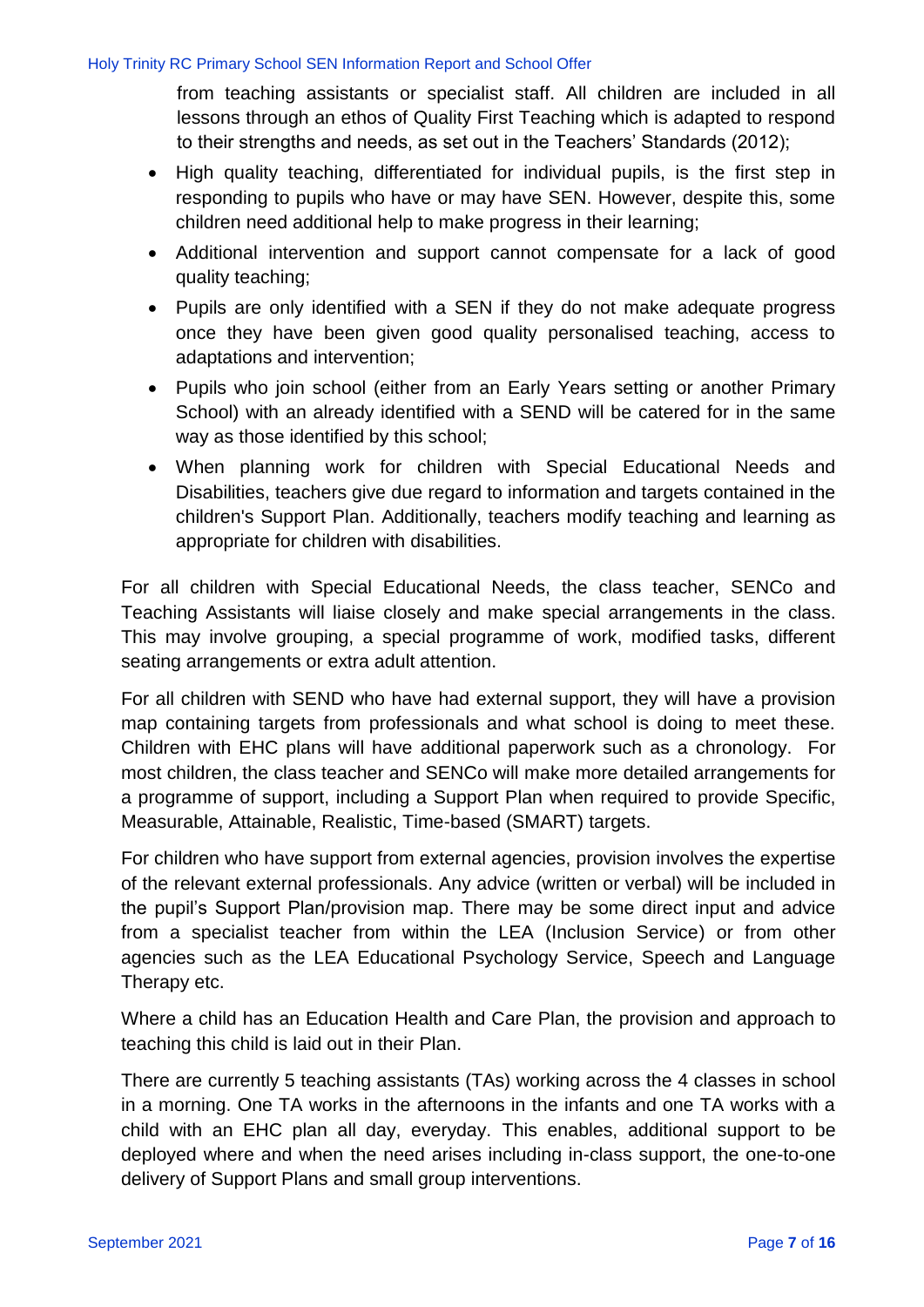All children are taught in a safe and caring environment. All staff are aware of and follow the Keeping Children Safe in Education statutory guidance (KCSIE 2018). Please see our Safeguarding policy for more information.

### **9. How do we adapt the curriculum and learning environment for children with SEND?**

The school will provide a range of adaptive equipment from its own budget. There is a variety of different height tables and chairs throughout the school. Where required, cushions / supports will be provided, with specialist furniture and/or access equipment purchased, depending on the needs of the individual child. For more complex and expensive items, an Access and/or ICT Assessment will be requested and then the school will apply to the Local Authority for funding to purchase the recommended equipment. Parental consent is required for this.

We endeavour to teach in a multi-sensory manner to appeal to all types of learners. Some children's needs can be met through differentiated work, classroom adaptations and/or targeted support in class. Examples may include: Focus Group with Class Teacher or TA, classroom positioning, organisation aids (visual timetables etc), large print documents, coloured dry-wipe boards, coloured backgrounds to interactive whiteboards, specially adapted work books, coloured overlays and/or paper, pencil grip aid and many more. We already have a very good bank of resources to assist children with additional needs and are constantly evaluating and updating this to meet the needs of the children we have in school.

Other children may access targeted and time-limited small group interventions (usually in withdrawal for limited periods) e.g. Fast track Phonics, IDL, Extra reading, use of Wellington Square, Precision Teaching, maths interventions, fine and/or gross motor skills, Social Skills or bespoke small group interventions. A very small minority of children will require a fully bespoke curriculum. This will depend on the needs of the child but could include having learning 'chunked' into bite-sized pieces where the range or depth of learning is adjusted to suit the child.

Every child has access to laptops with headphones, there are interactive whiteboards in all classrooms and a full year group set iPADS are available for use throughout school.

Access arrangements for National Curriculum tests are in line with DfE guidelines which are issued each year. i.e. When children meet the prescribed criteria for extra time, rest breaks, a reader (for maths), a scribe, enlarged print or 'live voice' for mental maths tests etc.

#### **10. What else do we do to make the school safe and accessible?**

The school has its own gated car park. Under normal circumstances, this is for use by staff and visitors only but it does have a disabled parking bay which is made available to parents if their vehicle carries a blue badge. Access from the car park to the entrance lobby is via a paved pathway. The entire school is on one level and is fully wheelchair accessible. In addition to the normal children's toilet facilities, there is one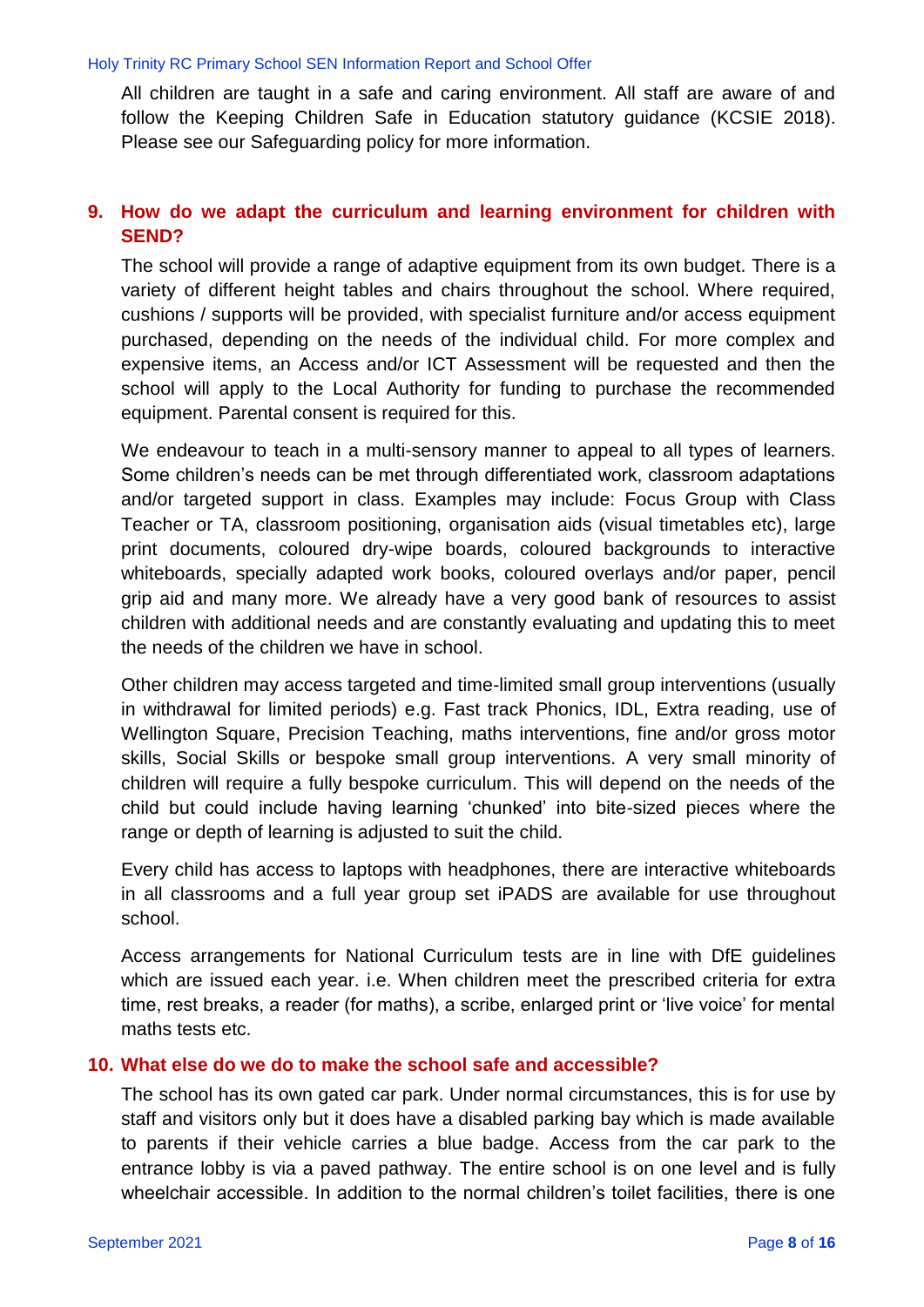disabled toilet. Class 1 and 2 also contain a disabled toilet cubicle. Most doors in the school will allow access for wheelchair bound pupils.

School staff are on duty on the school playground from 8:45am. All infant children are supervised as they leave school to ensure safe handover. For children with SEND, specific collection/handover arrangements may be made (e.g. wheelchair users or if there is a risk of a child running away).

There is sufficient Teaching Assistant cover within the school to enable extra support at playtimes and lunch times if necessary to support children with Special Educational Needs and Disabilities.

### **11. How are staff trained and kept up to date? If we need more expert help and advice, what do we do?**

The SENCo attends termly cluster meetings and passes updates on SEND to other staff, as appropriate. Many of our current Teaching Assistants and some teachers have been trained in to support children with a range of Special Educational Needs, in areas such as:

- Speech and Language
- Precision Teaching Methods
- The Engagement Model
- Behaviour Management
- Team Teach
- Subject specific support programmes e.g. Fast Track Phonics, IDL.
- Nurture

We recognise that to effectively support, we need to have the skills and knowledge to understand the needs and issues that individual children face. Therefore, Continuing Professional Development (CPD) is offered to all staff. A record of CPD is kept in the office and the need for training is reviewed by the senior leadership team each year through the Performance Management systems for teacher and teaching assistants. Specific training will be made available to staff to support the needs of a particular child(ren) if the expertise is not already in school.

Initially, school will endeavour to meet the needs of children with SEND from within its existing resources. However, if following several weeks of additional support, the child continues to experience difficulties, the school may, with parental permission, seek the advice of private external agencies such as Educational Psychology, Specialist teachers and Support Services; Local Authority services such as the Inclusion Service or similar. Again, with parental permission, some children may be referred for support from our National Health Service colleagues e.g. Speech Therapy, Occupational Therapy, Child & Adolescent Mental Health Services etc. Any plans shared with the school by these agencies are carried out by staff within school in liaison with the appropriate agency.

Occasionally, even with the support of external agencies, we may identify that we are unable to fully meet the needs of a pupil through our own provision arrangements. In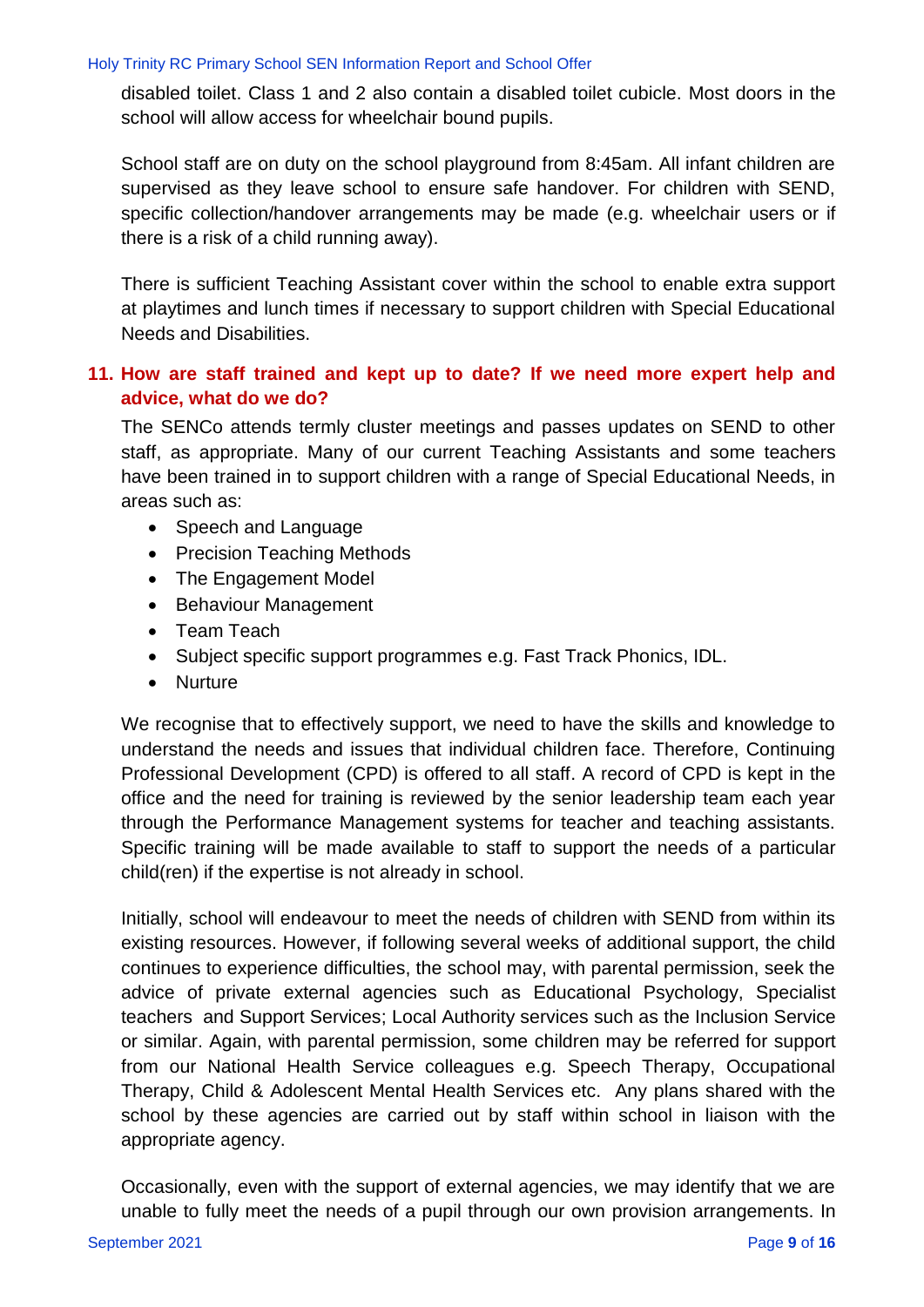these circumstances, an assessment of the unmet needs would be carried out through the CAF process which would involve parents, pupils and all agencies involved in the pupil's care. More information on this can be found on the Lancashire County Council website:

<http://www.lancashirechildrenstrust.org.uk/resources/?siteid=6274&pageid=45139>

#### **12. How do we know if what we provide for the children is effective?**

All children with SEND have either: an Education, Health and Care Plan (EHCP); For most children with SEND, a Support Plan will also be written. All of these are reviewed regularly, as laid out above.

The SENCo reports annually on the efficient and effective use of resources for pupils identified as having SEND. For pupils with an EHCP, annual reviews (6 monthly for under 5s) are carried out in accordance with the appropriate legislation and the SEND Code of Practice. The Head Teacher collects, and with the SENCo, analyses tracking data for all pupils on the SEND register and uses this, in conjunction with information gathered from other sources (SEND learning walks, professional dialogue, discussions with pupils and parents etc) to make a judgement on effectiveness. Children with SEND are expected to make at least the same progress as their peers because of the additional provision they receive. If this is the case, provision is judged to be effective. The SENCo meets with the SEN Governor during the academic year and then the SENCo produces a report on the quality and effectiveness of SEND provision. As part of the School Development Plan, the SENCo produces an annual action plan and updates progress against this on a termly basis.

Any additional provision for all children (whether or not they have SEND) is carefully recorded ('mapped') by the SENCo. The cost of all such provision is calculated based the pro-rata cost of the allocated time for the member of staff delivering the provision (for internally sourced provision) or on actual billed costs (for external providers or specialist resources purchased). Concurrently, the progress of all children who are receiving additional provision is carefully tracked. This information is then scrutinised by the Senior Leadership Team and/or SENCo to ensure that the effectiveness and efficiency of provision is maximised.

### **13. How are children with SEND enabled to take part in all the activities available in school?**

Children with Special Educational Needs and Disabilities are welcomed and actively encourage to go on all trips and to attend all clubs. Where appropriate, parents will be consulted from the planning stage and all reasonable adaptations and adjustments made to ensure that children with SEND can safely access and enjoy the social and skills development that such activities bring. The adaptations will usually be the result of the risk assessment and may include additional staffing (1:1 support if necessary), extra time allowances, amendments to the activity (e.g. through use of different equipment) etc.

All activities within and outside school are covered by a risk assessment. These are carried out by the Premises Manager (Headteacher) and/or the Lancashire County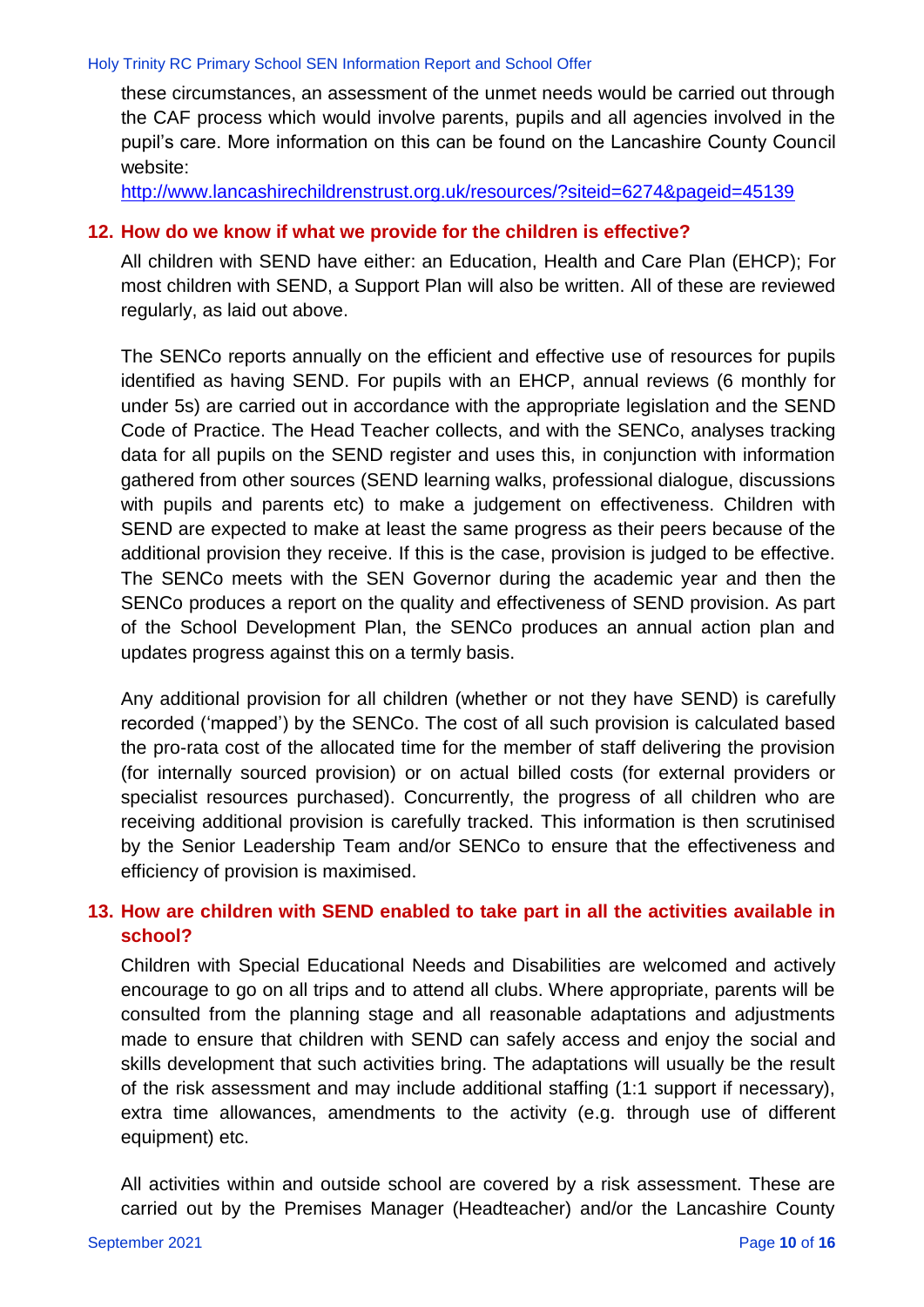Council. Additional risk assessments are carried out for specific children with advice from appropriate agencies, depending on their needs. For example, for a child with a physical difficulty (PD) or Health Care need, this may include advice and/or an environmental audit from Occupational Therapy, Physiotherapy, School Nurse or a special teacher for children with PD. Risk assessments for school trips are also monitored by the Governing Body and Lancashire County Council.

School also works closely with the Pendle Sports Partnership, who have a dedicated sports leader who promotes sport for children with SEN and/or disabilities. This results in a wide range of sporting activities over the course of the year, tailored specifically at the individual children's needs. Examples include: Horse Riding and Sailing.

Before and after school care is available to all children at Holy Trinity R.C Primary School from 8am until school opens, during term time and from 3.30pm until 5pm. This is run by two members of our staff, the morning club costs £2 per day and the after school club is £6 per day.

There is a huge range of after school (and some lunch-time) clubs at Holy Trinity RC Primary School throughout the year, varying on a Termly basis. We are able to heavily subsidise these to encourage participation.

The following list is a selection of what has been available to all children, including those with Special Educational Needs and Disabilities, over the last year:

Dance Dodgeball Eco-Club Fitness Football **Gymnastics** School Choir Tag Rugby

Many of these clubs are provided by School staff, but a number of trusted outside providers are also used. Examples include:

- Pendle Sports Trust
- $-BFC$
- One Goal

### **14. How do we support children with medical difficulties or emotional and social difficulties? How do we deal with bullying and make sure children with SEND can tell us if they are having a problem?**

#### **Medical**

The school has a variety of policies which cover health and wellbeing issues e.g. Medicines in School Policy.

Some medication, such as asthma inhalers are kept in the teacher's drawer in the appropriate classroom. All other medication is kept in a locked cupboard in the office or in the staff-room fridge if necessary. All medicine is recorded on medication sheets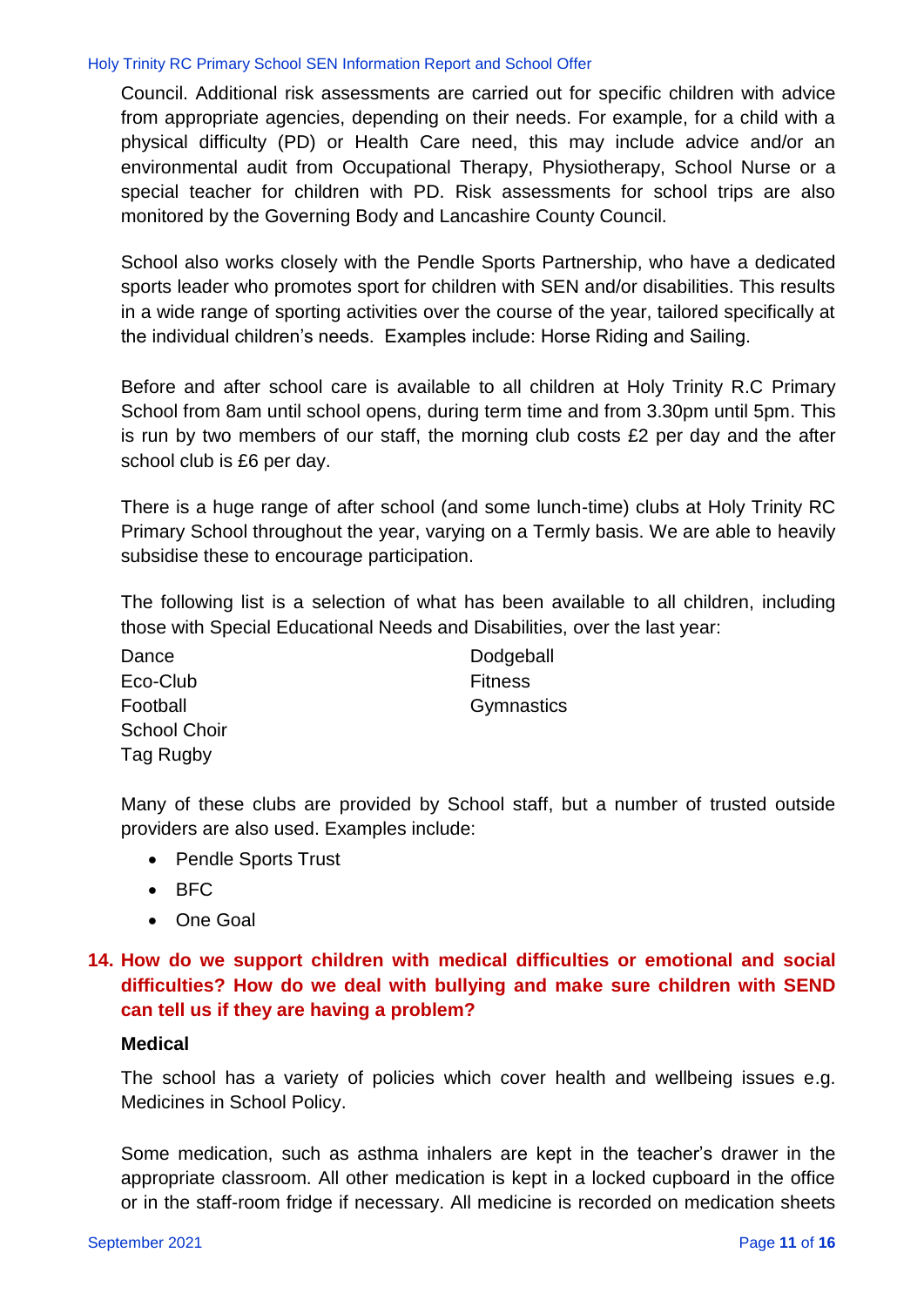along with details of dosage and frequency; parents sign to grant authorisation to the school to administer to their child. Full records are kept in accordance with the appropriate policy. Epi Pens are kept in a central location and all staff are aware of this.

For individual children with specific needs, Care Plans are written at a meeting between a member of the school's staff, the child's parents, the child (when appropriate) and the School Nurse. As Holy Trinity is a small school, all staff know which children have Care Plans and who is trained to deal with them. Any new adults coming into school go through a short induction in accordance with the school's Induction Policy to ensure they are made aware of any particular needs.

Approximately half of staff within school have had Paediatric First Aid training which is updated on a 3 yearly cycle. Additionally, staff receive training to deal with specific difficulties, when the need arises e.g. how to deal with a diabetic child or the use of Epi-Pens. Where a child's health care needs may impact on their ability to access an educational trip or activity, additional advice is sought from parents and/or health care professionals, as appropriate. School deals with medical issues through a graduated response. Minor issues are dealt with by trained school staff but we would always err on the side of caution if it was felt that an illness, injury or medical attack was more serious and contact the emergency services. School will always try to contact parents/carers in these instances so it is really important that the office has up to date contact details including home and mobile telephone numbers.

#### **Emotional and Social**

Holy Trinity RC Primary School aims to provide a safe, nurturing environment in which all pupils achieve their full potential and have the skills and confidence to meet the challenges of the future. To support pupils and their families, the school liaises with all relevant specialist agencies such as the family and medical centres, CAMHS, paediatricians, speech therapists, occupational therapists, school nurse etc. Although none of these is based in school, some do come into school to carry out assessments and therapy, with parental permission. School also has links with Holly Grove which is a specialist school. We may ask for advice and support from this service.

In some cases, school or one of the other agencies may complete a CAF (Common Assessment Framework) form with parents. This is an assessment and planning tool which is used to gather information about children and families in one place to help the family to decide what type of support is needed. It may be used to address an unmet educational need (as above) or an emotional or social need. More information for families about the CAF process is available here:

[http://www.lancashirechildrenstrust.org.uk/resources/?siteid=6274&pageid=45139](http://www.lancashirechildrenstrust.org.uk/resources/?siteid=6274&pageid=45139%20%20)  Sometimes, a Team Around the Family (TAF) meeting is called to continue the system of support for the family. These are usually held in school and parents will always be involved.

#### **Bullying and Child Protection**

All children are taught about bullying, friendships and staying safe through a combination of age-appropriate PSHE (Personal, Social, Health Education) lessons,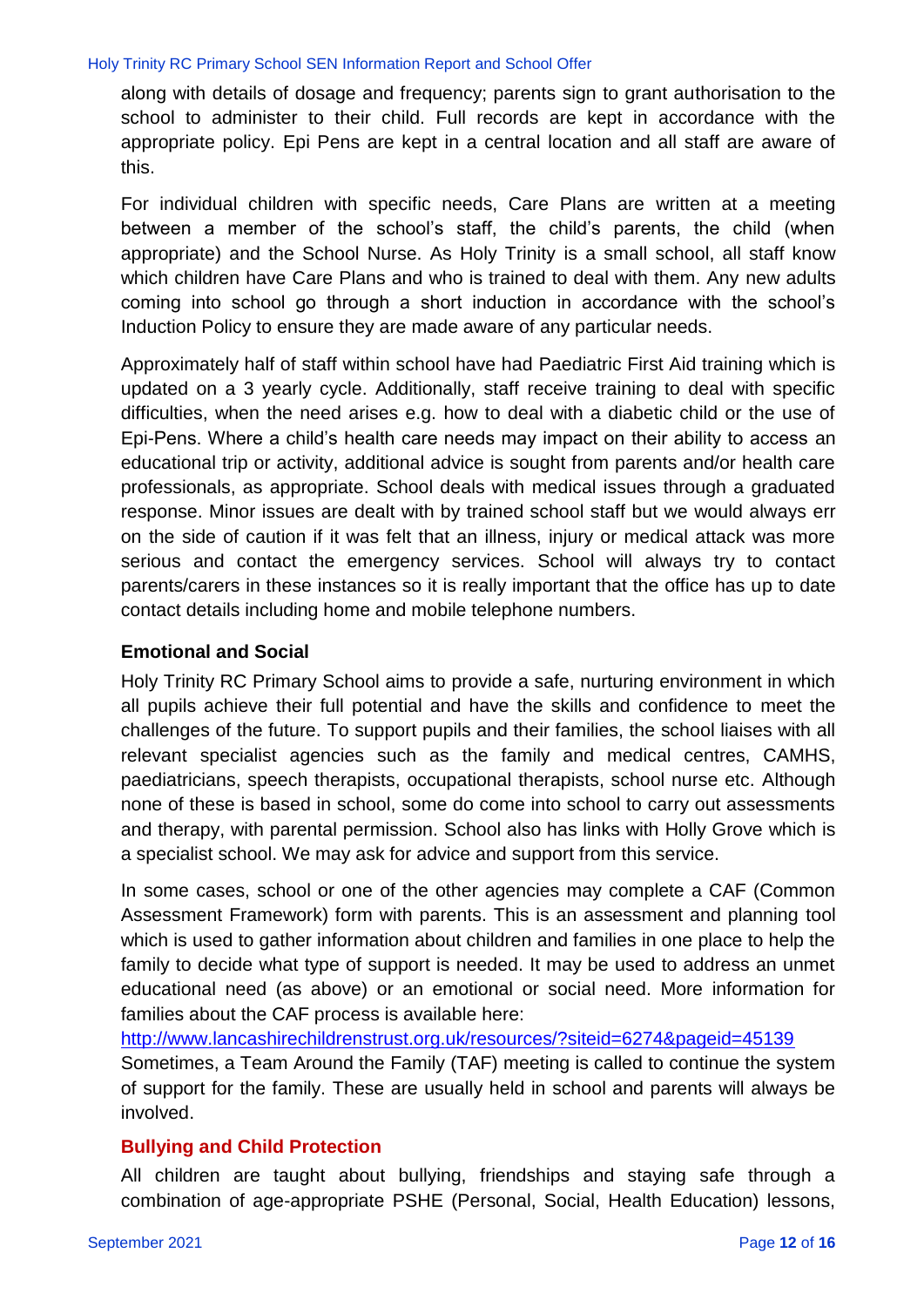daily whole-school assemblies and an annual visit from the Life Education Bus. Antibullying week is observed and we have play leaders and buddies on the playground. Children with specific difficulties may be teamed up with a buddy or buddies to ensure their inclusion, safety and well-being on the playground. Additionally, all staff (including welfare) are made aware of vulnerable children and, if appropriate, a key worker may be allocated to a specific child.

E-Safety is taught in an age appropriate manner throughout the school, recognising the potential dangers and issues on the Internet. Pupils' views on safety, bullying and attitudes to risk are sought through Pupil Questionnaires.

Any bullying incident is dealt with in accordance with the school's anti-bullying policy, which is available on the website and from the office on request. Incidents of bullying are extremely rare and behaviour at Holy Trinity is 'outstanding' [Ofsted, 2013].

In accordance with legislation, the school has a Designated Senior Person (DSP) and a deputy DSP to deal with issues related to Child Protection and Safeguarding. All staff receive regular Child Protection awareness training. The DSP and deputy DSP have recently been retrained in the use of the new Common Assessment Framework (CAF).

### **15. What arrangements do we make for supporting children with SEND who are in the care of the Local Authority?**

School has a nominated member of staff for Children Looked After. This is the Headteacher. They liaise with the SENCo to contribute to the child's Personal Education Plan (PEP). Where a Child Looked After has an EHCP, whenever practicable, the PEP is reviewed along with the Statement or EHCP.

### **16. What should I do if I have a concern or complaint about the provision for my child?**

In order to deal with you concern or complaint in the quickest and more straightforward way, we ask that you take a graduated approach:

- a) Firstly, contact their class teacher via the school office;
- b) Secondly, if you have concerns which cannot be addressed by the class teacher, then please contact the Headteacher via the school office and/or SENCo (contact details in qu. 2);
- c) Finally, reference should be made to the school's Complaints Policy should further action be deemed necessary. We aim to deal with any complaints at the earliest opportunity but within 20 days at the latest (In accordance with the Complaints Policy).

#### **17. Where can I find information about the Authority's Local Offer?**

#### **[www.lancashire.gov.uk/SEND](http://www.lancashire.gov.uk/SEND)**

This website also contains a vast amount of information on SEND related matters including an extensive list of support agencies which may be useful to parents and carers.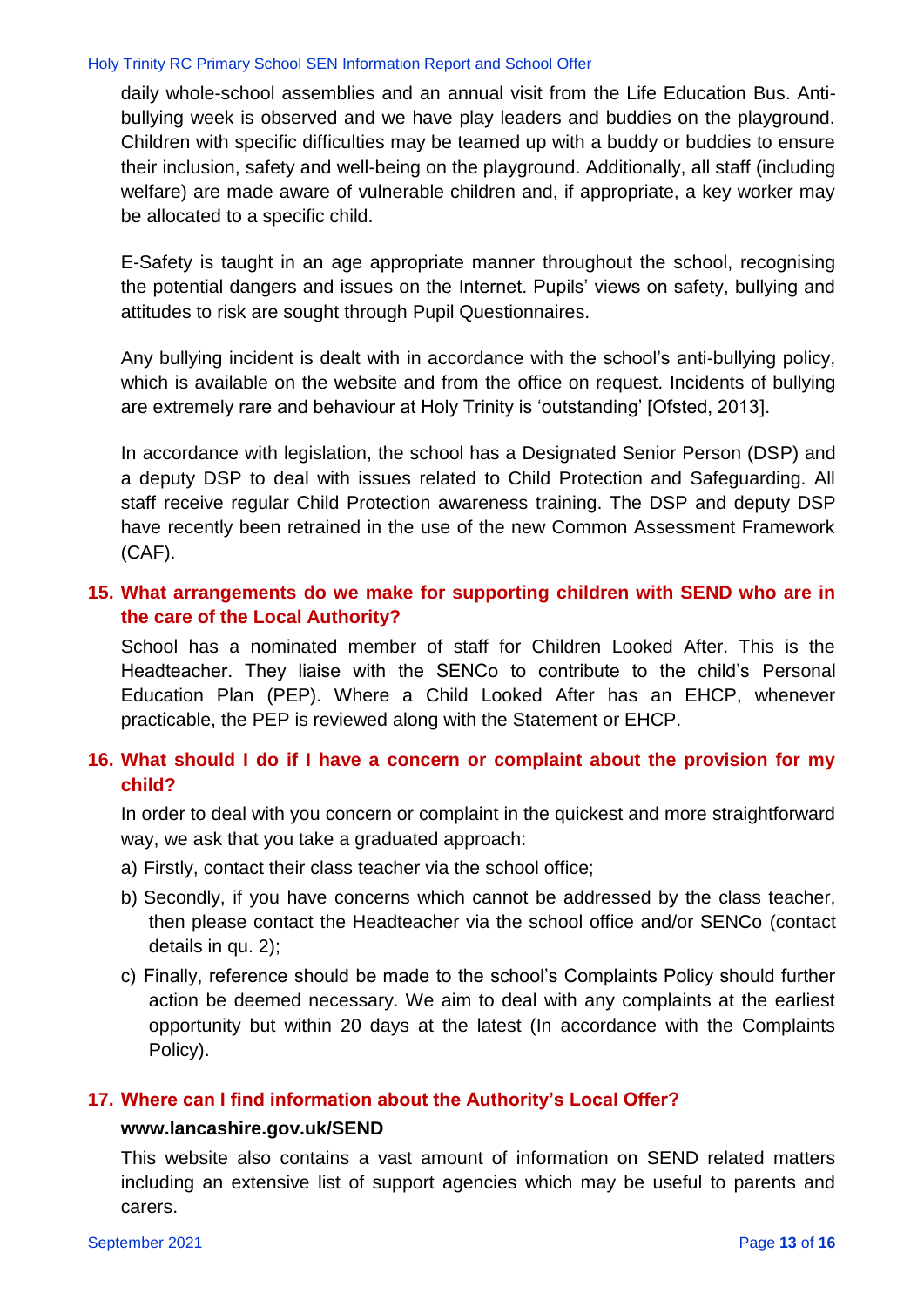If you do not have access to the Internet, please ask for assistance at the school office.

Next Review September 2023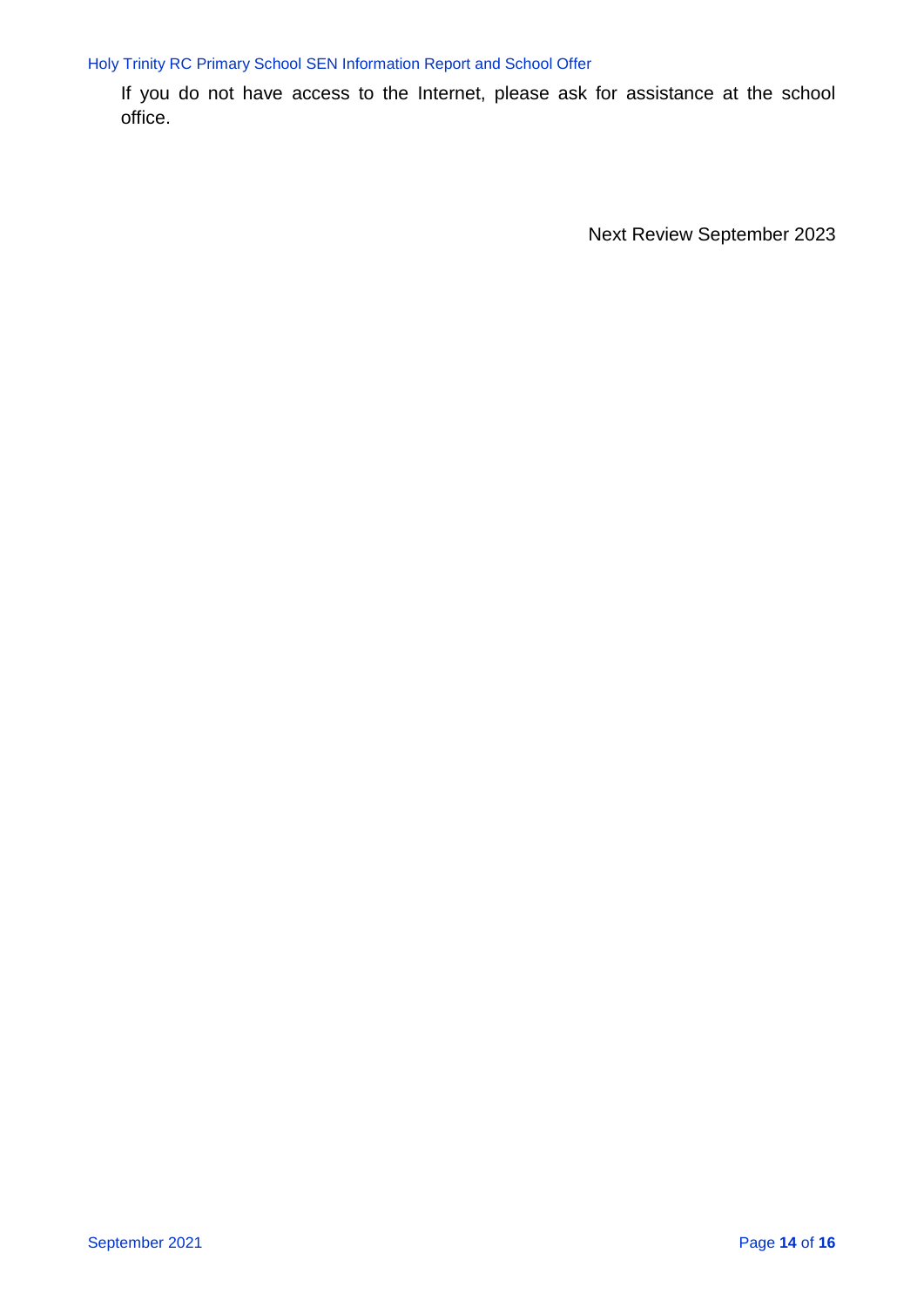# **Appendix 1**

# **List of personnel involved in SEND issues**

| <b>NAME</b>  | <b>POSITION</b>                         |
|--------------|-----------------------------------------|
| Mrs M. Lyle  | Headteacher                             |
| Miss D Smith | <b>SENCo</b>                            |
| Mrs M Borman | <b>SEN Governor/ Chair of Governors</b> |